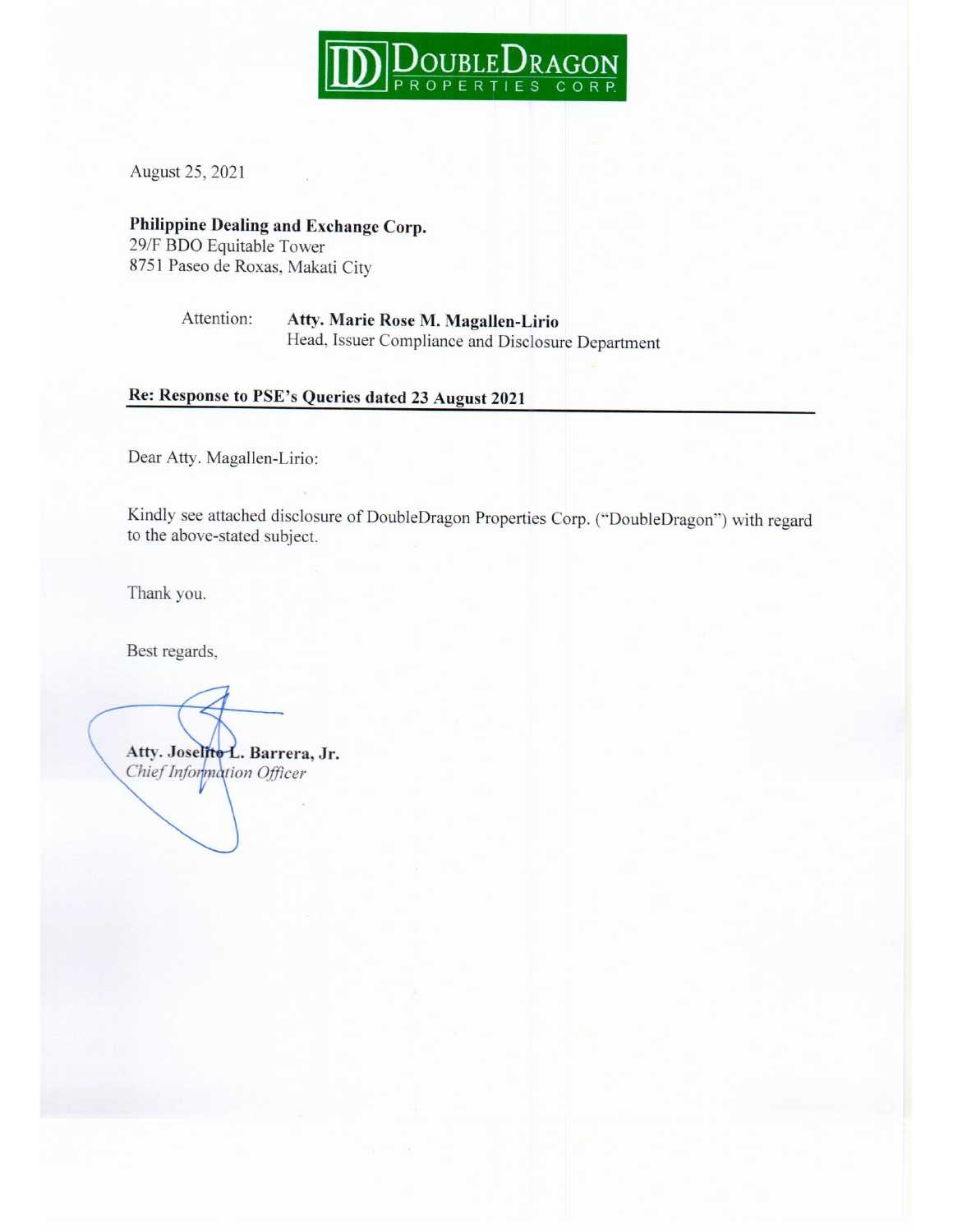## **SECURITIES AND EXCHANGE COMMISSION SEC FORM 17-C**

## **CURRENT REPORT UNDER SECTION 17 OF THE SECURITIES REGULATION CODE AND SRC RULE 17.2(c) THEREUNDER**

| 1. Date of Report (Date of earliest event reported)                   |                                                                                                   |
|-----------------------------------------------------------------------|---------------------------------------------------------------------------------------------------|
| Aug 24, 2021                                                          |                                                                                                   |
| 2. SEC Identification Number                                          |                                                                                                   |
| 30354                                                                 |                                                                                                   |
| 3. BIR Tax Identification No.                                         |                                                                                                   |
| 287191423000                                                          |                                                                                                   |
| 4. Exact name of issuer as specified in its charter                   |                                                                                                   |
| DoubleDragon Properties Corp.                                         |                                                                                                   |
| 5. Province, country or other jurisdiction of incorporation           |                                                                                                   |
| Republic of the Philippines                                           |                                                                                                   |
| 6. Industry Classification Code(SEC Use Only)                         |                                                                                                   |
| <b>Philippines</b><br><b>Postal Code</b><br>1302                      |                                                                                                   |
| 8. Issuer's telephone number, including area code<br>+63288567111     |                                                                                                   |
| 9. Former name or former address, if changed since last report<br>N/A |                                                                                                   |
|                                                                       | 10. Securities registered pursuant to Sections 8 and 12 of the SRC or Sections 4 and 8 of the RSA |
| <b>Title of Each Class</b>                                            | Number of Shares of Common Stock Outstanding and Amount of Debt<br>Outstanding                    |
| Common                                                                | 2,367,528,600                                                                                     |
| Preferred                                                             | 100,000,000                                                                                       |
| Total Debt (In Millions of<br>Pesos)                                  | 47,539.96                                                                                         |

11. Indicate the item numbers reported herein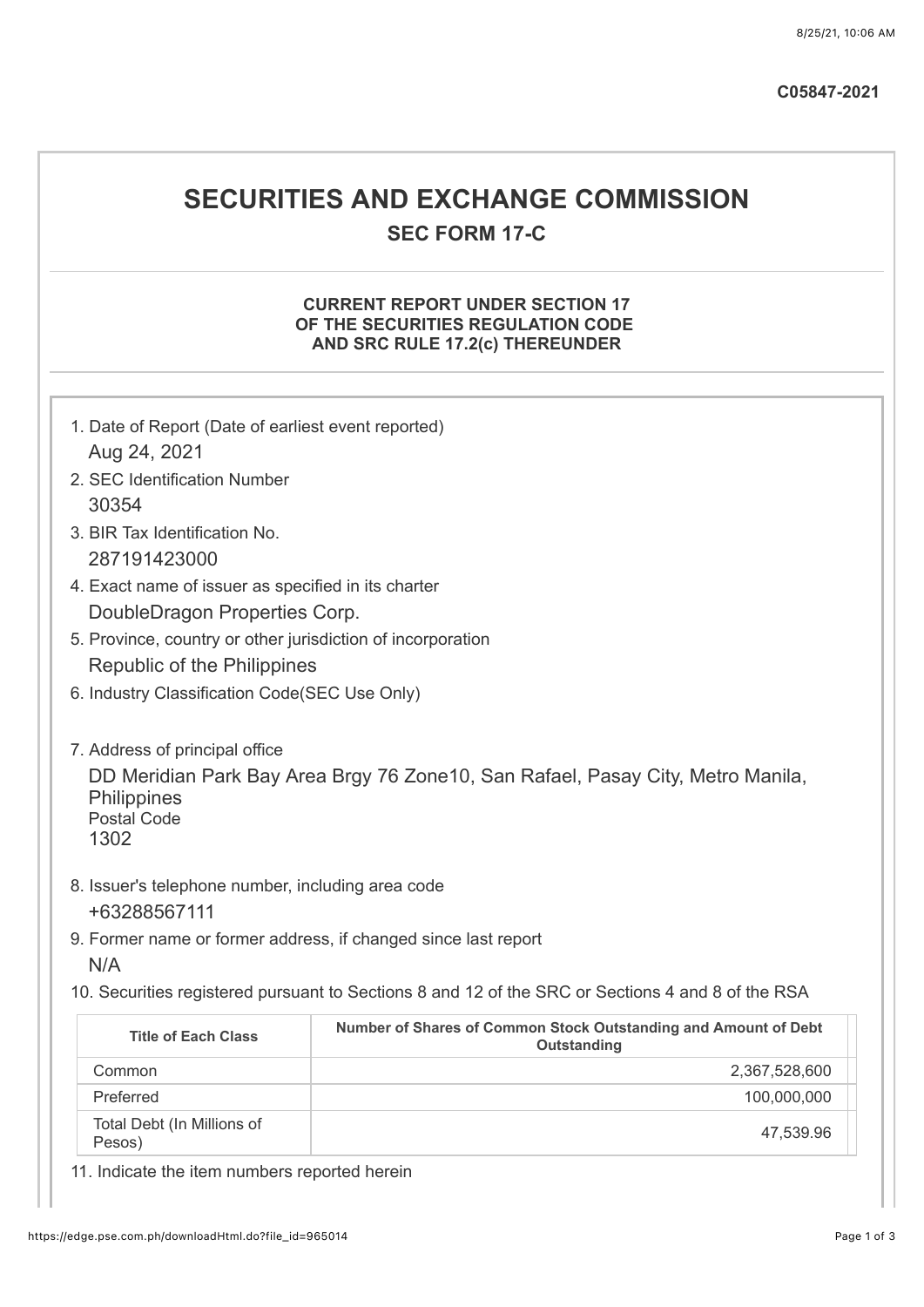*The Exchange does not warrant and holds no responsibility for the veracity of the facts and representations contained in all corporate disclosures, including financial reports. All data contained herein are prepared and submitted by the disclosing party to the Exchange, and are disseminated solely for purposes of information. Any questions on the data contained herein should be addressed directly to the Corporate Information Officer of the disclosing party.*



# **DoubleDragon Properties Corp. DD**

## **PSE Disclosure Form 4-32 - Reply to Exchange's Query**

**Subject of the Disclosure**

CentralHub Industrial Centers, Inc. ("CentralHub"), the industrial leasing subsidiary of DoubleDragon Properties Corp. ("DoubleDragon"), executes Definitive Agreements for the Investment of Jollibee Group through Jollibee Foods Corp. ("JFC") and Zenith Foods Corp. ("ZFC") in CentralHub

### **Description of the Disclosure**

Response to PSE's queries dated 23 August 2021.

#### **Information Requested**

1. Description of the proposed transaction including the timetable for implementation, and related regulatory requirements, if applicable;

CentralHub Industrial Centers, Inc. ("CentralHub") has signed, on Aug 19, 2021, Definitive Agreements for JFC and ZFC to acquire common shares in CentralHub.

2. Rationale for the transaction including the benefits which are expected to be accrued to the listed issuer as a result of the transaction;

The investment will boost CentralHub's expansion and development of industrial warehouses nationwide in preparation for its intended REIT. The deal will also increase the asset base, equity and the recurring income of DoubleDragon. CentralHub intends to eventually register and operate as a Real Estate Investment Trust, with a planned Initial Public Offering in 2022.

3. The number of shares to be purchased by JFC, including its resulting percentage ownership in CentralHub;

Post approval of stock split of CentralHub (Shares are to be issued out of the increase in authorized capital stock of CentralHub):

JFC - 1,141,393,536 ZFC - 423,016,464

Total - 1,564,410,000

Post approval of increase in authorized capitalization of CentralHub: